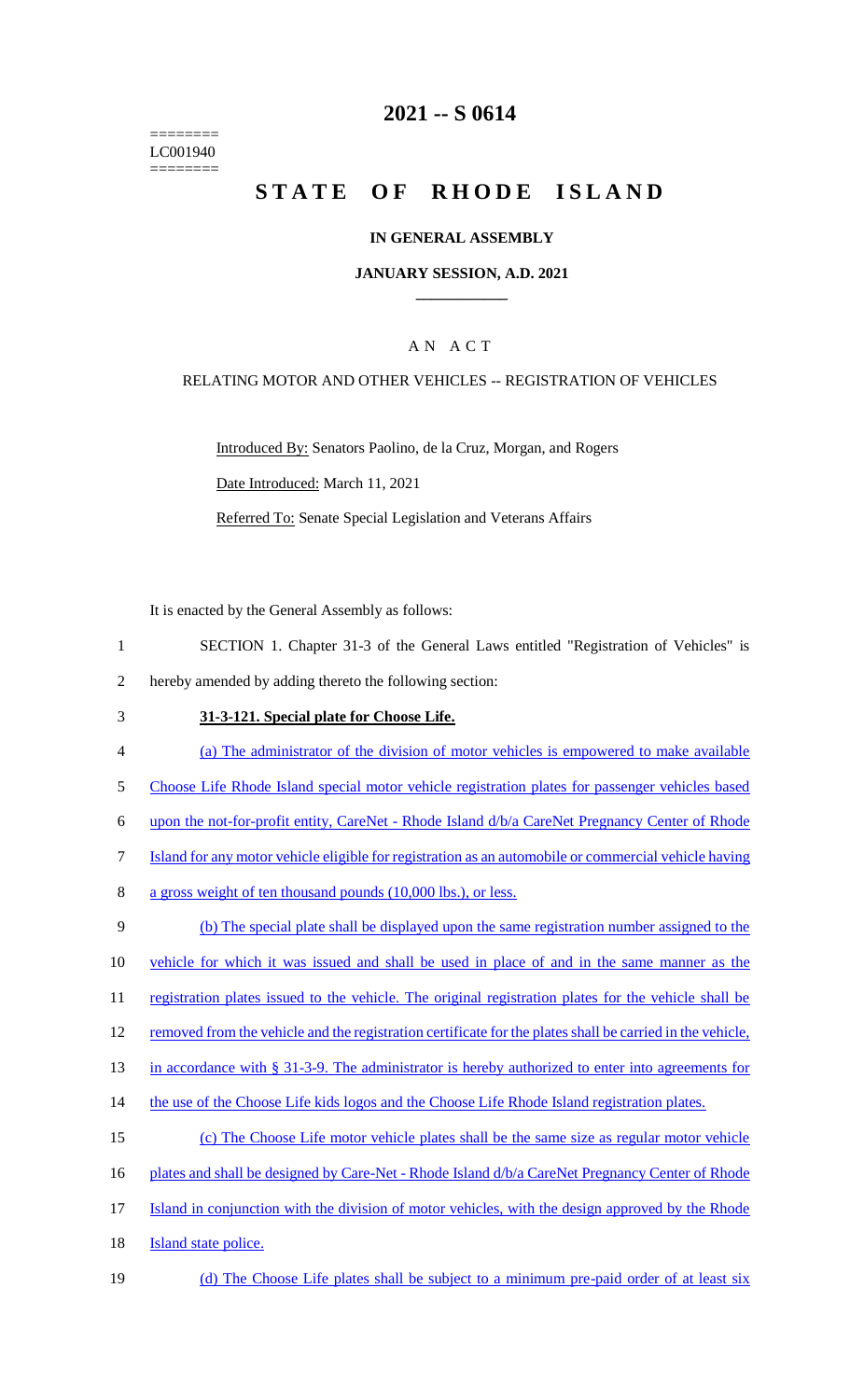| hundred (600) plates, pursuant to $\S 31-3-117$ . Choose Life plates shall not be issued unless the     |
|---------------------------------------------------------------------------------------------------------|
| minimum order requirements are met.                                                                     |
| (e) The administrator of motor vehicles shall develop application forms, prepayment                     |
| procedures and any other procedures deemed necessary to carry out the purposes of this section.         |
| (f) In addition to the regular prescribed motor vehicle registration fee, Choose Life Rhode             |
| Island plates shall be subject to a forty dollar (\$40.00) issuance surcharge.                          |
| $(g)$ The forty dollar (\$40.00) issuance surcharge shall be allocated as follows: twenty               |
| dollars $(\$20.00)$ shall be allocated to the general fund and the remaining twenty dollars $(\$20.00)$ |
| shall be distributed annually to Care-Net - Rhode Island d/b/a CareNet Pregnancy Center of Rhode        |
| Island to support the alternative choices of infant adoption and The Safe Haven for Infants Act,        |
| pursuant to chapter 13.1 of title 23. A ten dollar $(\$10.00)$ surcharge for subsequent registration    |
| renewals shall be allocated to Care-Net - Rhode Island d/b/a CareNet Pregnancy Center of Rhode          |
| Island.                                                                                                 |
| (h) In consideration of the receipt of funds from the registration of Choose Life Rhode                 |
| Island plates, Care-Net - Rhode Island d/b/a CareNet Pregnancy Center of Rhode Island must use          |
| any Rhode Island sourced funds in and for the benefit of Rhode Island residents.                        |
| (i) Care-Net - Rhode Island d/b/a CareNet Pregnancy Center of Rhode Island will be                      |
| required to submit an annual accounting report of the previous year's distributions before additional   |
| Choose Life Rhode Island plate monies are distributed.                                                  |
| (j) There shall be no refunds for early cancellation of Choose Life Rhode Island plates.                |
|                                                                                                         |

21 SECTION 2. This act shall take effect upon passage.

======== LC001940 ========